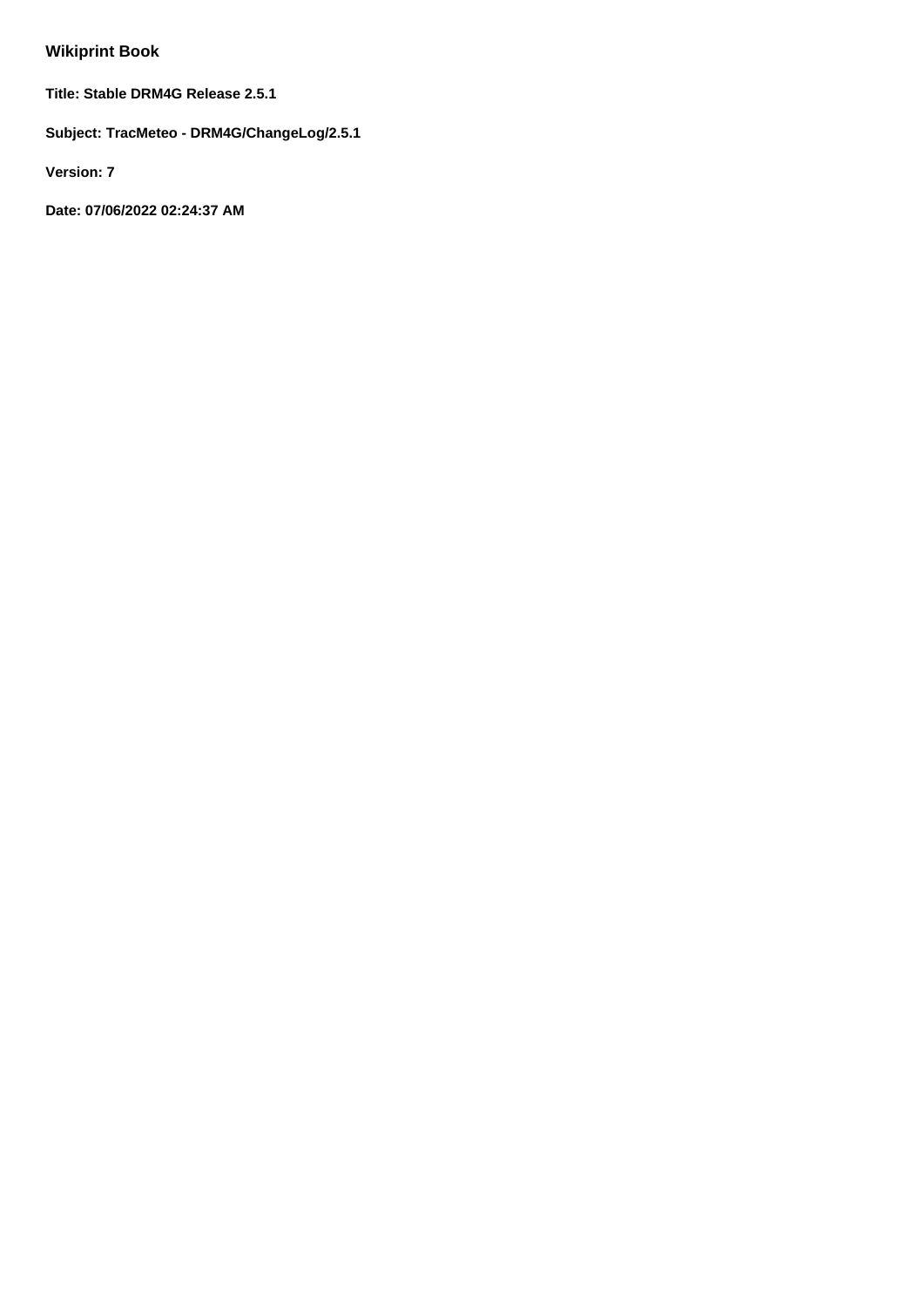## **Table of Contents**

#### **Stable DRM4G Release 2.5.1 3**

Release notes 3 New features 3. All the state of the state of the state of the state of the state of the state of the state of the state of the state of the state of the state of the state of the state of the state of the state of the sta Resolved issues 33 Other resolved issues 3